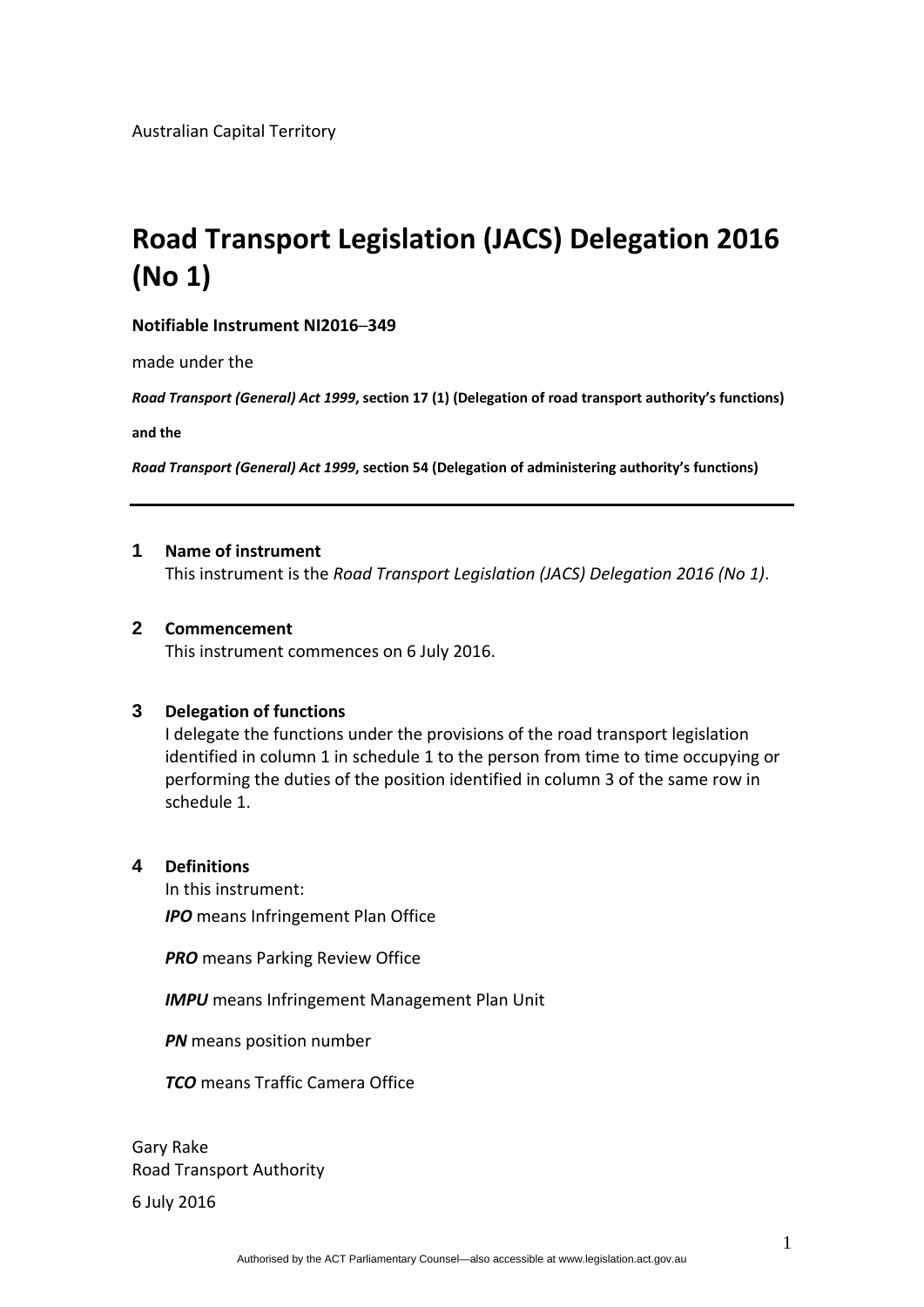| Column <sub>1</sub><br>Road transport<br>description<br>legislation | Column <sub>2</sub><br><b>Function description</b>                                 | Column <sub>3</sub><br><b>Position</b><br><b>Number</b>                                                      | Column 4<br><b>Position</b><br><b>Description</b>            |
|---------------------------------------------------------------------|------------------------------------------------------------------------------------|--------------------------------------------------------------------------------------------------------------|--------------------------------------------------------------|
| provision<br><b>Road Transport</b><br>(General) Act<br>1999         |                                                                                    |                                                                                                              |                                                              |
| Section 27                                                          | Issue reminder notice                                                              | PN32048<br>PN's<br>36988,36999<br>31761,37000                                                                | <b>Assistant Manager IPO</b><br><b>Infringement Managers</b> |
| Section 29                                                          | Allow or refuse an<br>application for<br>extension of time to do<br>things         | 04686,11971<br>11970,04986<br>01038, 11968<br>PN's<br>36988, 36999<br>37000<br>PN's                          | Review Officers, PRO<br>Infringement Manager                 |
|                                                                     |                                                                                    | 37064, 37065                                                                                                 | Infringement Officer                                         |
| Section 31B (1)                                                     | Allow or refuse an<br>application for an<br>infringement notice<br>management plan | PN's<br>04686,11971<br>11970,04986<br>01038, 11968                                                           | Review Officers, PRO                                         |
|                                                                     |                                                                                    | PN's<br>36988,36999,<br>02498,37000<br>PN's                                                                  | Infringement Manager<br>Infringement Officer                 |
|                                                                     |                                                                                    | 37064,37065<br>PN's<br>19911, 17810<br>17807, 17819<br>17811, 17812<br>17820, 21756<br>21753, 21755<br>17821 | Adjudication Officer, TCO                                    |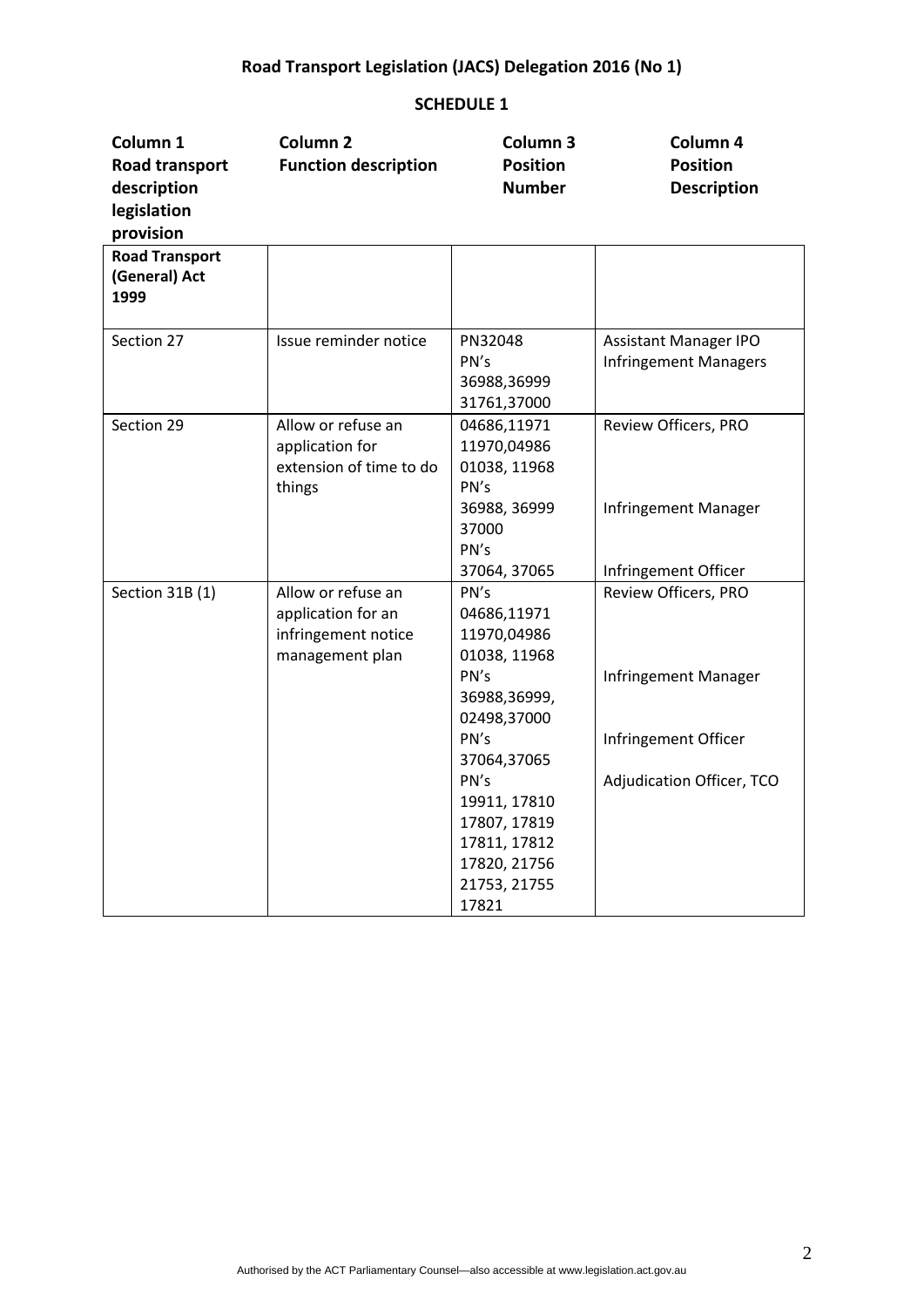| Column 1<br>Road transport<br>description<br>legislation | Column <sub>2</sub><br><b>Function description</b>                                                                   | Column <sub>3</sub><br><b>Position</b><br><b>Number</b>                                       | Column 4<br><b>Position</b><br><b>Description</b> |
|----------------------------------------------------------|----------------------------------------------------------------------------------------------------------------------|-----------------------------------------------------------------------------------------------|---------------------------------------------------|
| provision                                                |                                                                                                                      |                                                                                               |                                                   |
| Section 31B (2)                                          | Ask an applicant for an<br>infringement notice<br>management plan or a<br>person mentioned in<br>the application for | PN's<br>04686,11971<br>11970,04986<br>01038, 11968<br>PN's                                    | Review Officers, PRO<br>Infringement Manager      |
|                                                          | more information                                                                                                     | 36988, 36999<br>02498, 37000                                                                  |                                                   |
|                                                          |                                                                                                                      | PN's<br>37064,37065                                                                           | Infringement Officer                              |
|                                                          |                                                                                                                      | PN's<br>19911, 17810<br>17807, 17819<br>17811, 17812<br>17820, 21756<br>21753, 21755<br>17821 | Adjudication Officer, TCO                         |
| Section 31B (3)                                          | Allow payment by<br>instalments if a person<br>is the holder of a card<br>mentioned in section<br>31A (4) (b); or if | PN's<br>04686,11971<br>11970,04986<br>01038, 11968<br>PN's                                    | Review Officer, PRO<br>Infringement Manager       |
|                                                          | satisfied on reasonable<br>grounds that it is                                                                        | 36988, 36999<br>02498, 37000                                                                  |                                                   |
|                                                          | justified because of a<br>person's financial                                                                         | PN's<br>37064,37065                                                                           | Infringement Officer                              |
|                                                          | circumstances                                                                                                        | PN's<br>19911, 17810<br>17807, 17819<br>17811, 17812<br>17820, 21756<br>21753, 21755<br>17821 | Adjudication Officer, TCO                         |
| Section 31B (4)                                          | Allow participation in a<br>community work or<br>social development<br>program under section<br>31C                  | PN's<br>36988, 36999<br>02498, 37000                                                          | Infringement Manager                              |
|                                                          |                                                                                                                      |                                                                                               |                                                   |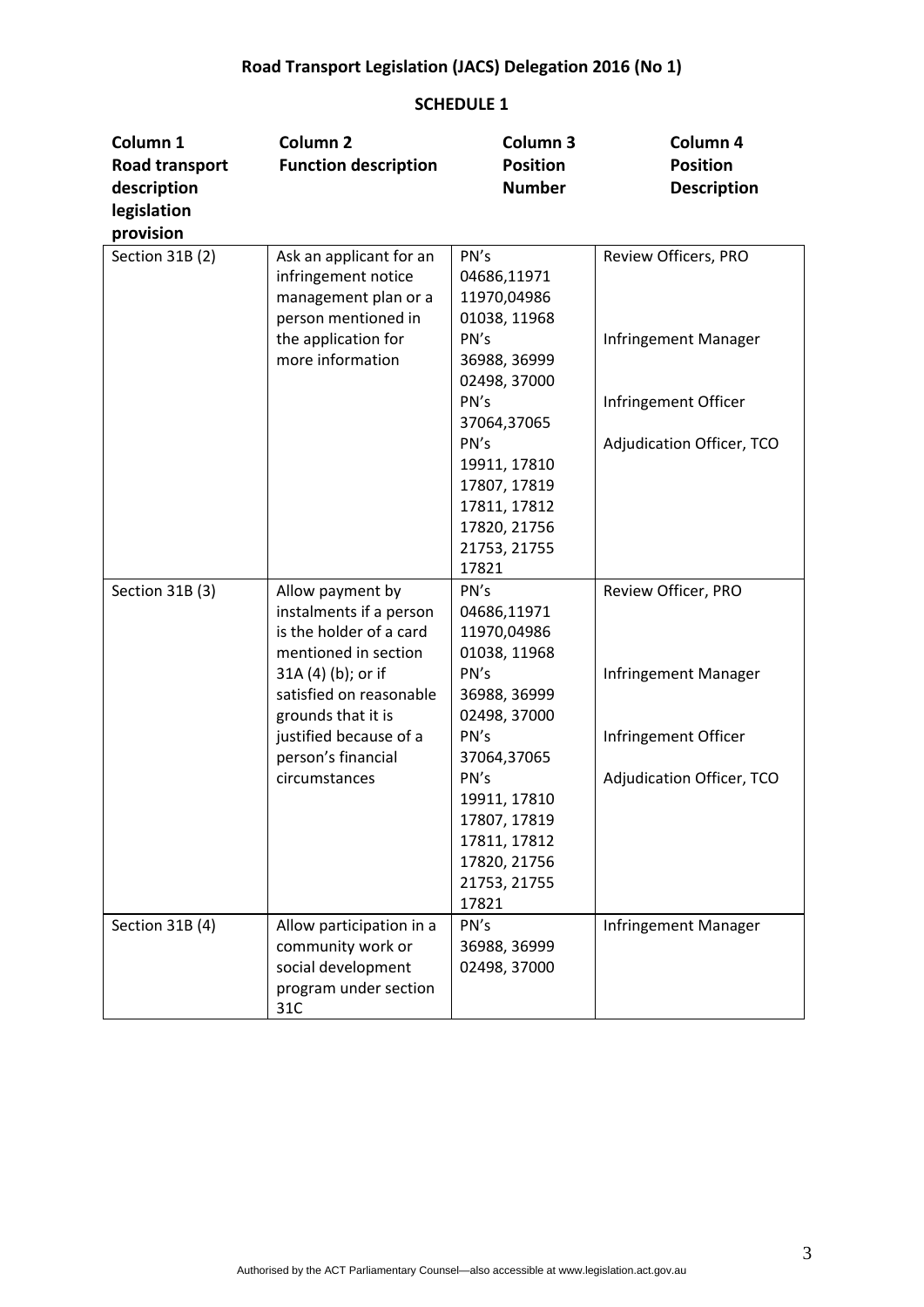| Column 1        | Column <sub>2</sub>                               | Column 3                     | Column 4                  |
|-----------------|---------------------------------------------------|------------------------------|---------------------------|
| Road transport  | <b>Function description</b>                       | <b>Position</b>              | <b>Position</b>           |
| description     |                                                   | <b>Number</b>                | <b>Description</b>        |
| legislation     |                                                   |                              |                           |
| provision       |                                                   |                              |                           |
| Section 31B (5) | Decide the amount of                              | PN's                         | Review Officer, PRO       |
|                 | the instalments that                              | 04686,11971                  |                           |
|                 | must be paid                                      | 11970,04986                  |                           |
|                 |                                                   | 01038, 11968                 |                           |
|                 |                                                   | PN's                         | Infringement Manager      |
|                 |                                                   | 36988, 36999                 |                           |
|                 |                                                   | 02498, 37000                 |                           |
|                 |                                                   | PN's                         | Infringement Officer      |
|                 |                                                   | 37064,37065                  |                           |
|                 |                                                   | PN's                         | Adjudication Officer, TCO |
|                 |                                                   | 19911, 17810                 |                           |
|                 |                                                   | 17807, 17819                 |                           |
|                 |                                                   | 17811, 17812                 |                           |
|                 |                                                   | 17820, 21756<br>21753, 21755 |                           |
|                 |                                                   | 17821                        |                           |
| Section 31B (6) | Tell an applicant for an                          | PN's                         | Review Officer, PRO       |
|                 | infringement notice                               | 04686,11971                  |                           |
|                 | management plan                                   | 11970,04986                  |                           |
|                 | about the                                         | 01038, 11968                 |                           |
|                 | arrangements for                                  | PN's                         | Infringement Manager      |
|                 | paying the                                        | 36988, 36999                 |                           |
|                 | infringement notice                               | 02498, 37000                 |                           |
|                 | penalty by instalments;                           | PN's                         | Infringement Officer      |
|                 | and if application is                             | 37064,37065                  |                           |
|                 | refused - tell the                                | PN's                         | Adjudication Officer, TCO |
|                 | applicant in writing                              | 19911, 17810                 |                           |
|                 | about the refusal and                             | 17807, 17819                 |                           |
|                 | the reasons for the                               | 17811, 17812                 |                           |
|                 | refusal                                           | 17820, 21756                 |                           |
|                 |                                                   | 21753, 21755                 |                           |
|                 |                                                   | 17821                        |                           |
| Section 31C (1) | Ask director-general if                           | PN's<br>36988,36999          | Infringement Manager      |
|                 | director-general agrees<br>to participation of an | 02498,37000                  |                           |
|                 | applicant for an                                  |                              |                           |
|                 | infringement notice                               |                              |                           |
|                 | management plan, in                               |                              |                           |
|                 | an approved                                       |                              |                           |
|                 | community work or                                 |                              |                           |
|                 | social development                                |                              |                           |
|                 | program                                           |                              |                           |
| Section 31G (1) | Allow or refuse                                   | PN's                         | Infringement Manager      |
|                 | application for waiver                            | 36988,36999                  |                           |
|                 | of penalty                                        | 02498,37000                  |                           |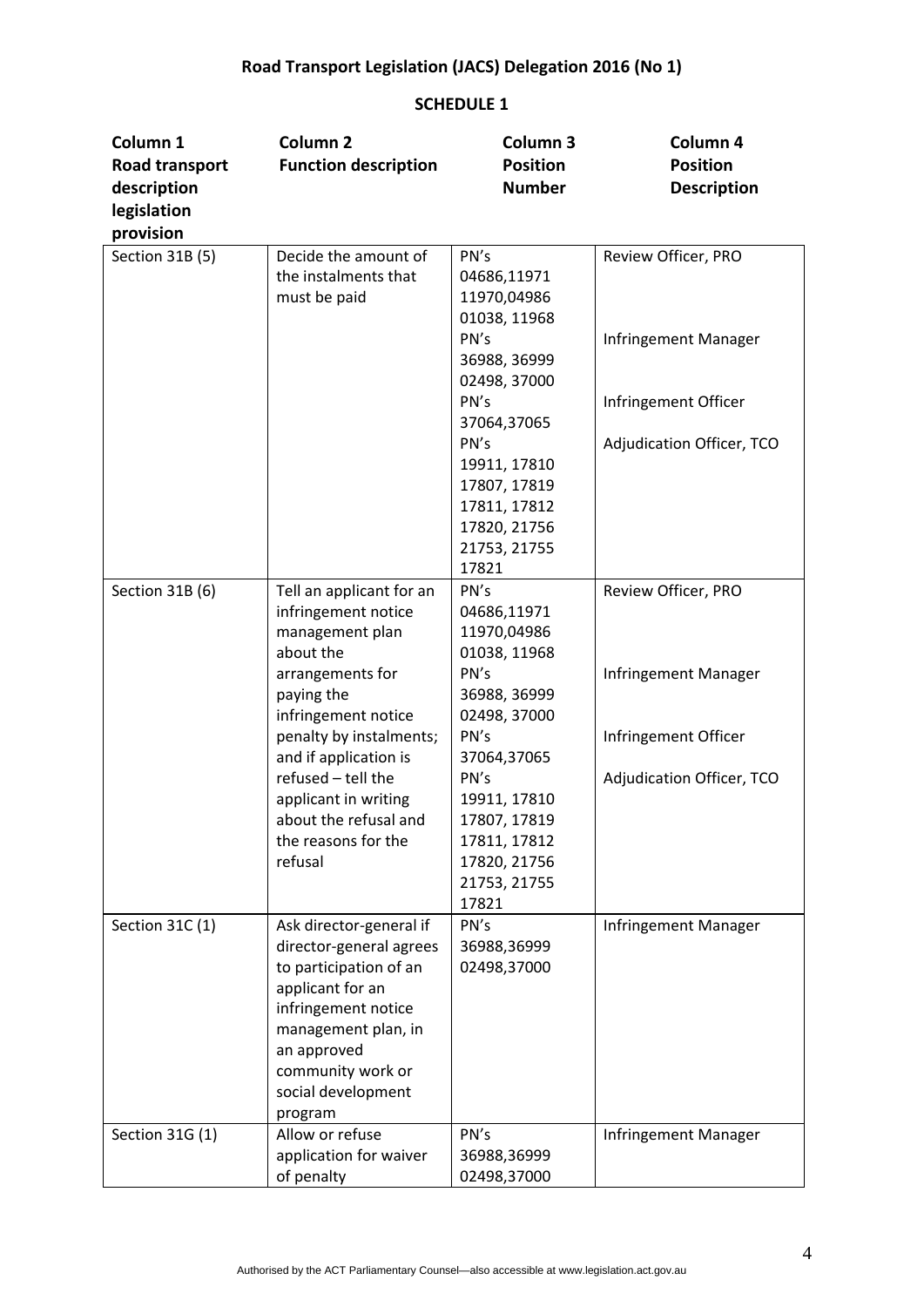| Column 1<br>Road transport<br>description<br>legislation | Column <sub>2</sub><br><b>Function description</b>                                                                                                                                       | Column <sub>3</sub><br><b>Position</b><br><b>Number</b>                                                                                                                                                        | Column 4<br><b>Position</b><br><b>Description</b>                                                  |
|----------------------------------------------------------|------------------------------------------------------------------------------------------------------------------------------------------------------------------------------------------|----------------------------------------------------------------------------------------------------------------------------------------------------------------------------------------------------------------|----------------------------------------------------------------------------------------------------|
| provision                                                |                                                                                                                                                                                          |                                                                                                                                                                                                                |                                                                                                    |
| Section 31G (2)                                          | Ask for additional<br>information from an<br>applicant for waiver                                                                                                                        | PN's<br>36988,36999<br>02498,37000                                                                                                                                                                             | <b>Infringement Managers</b>                                                                       |
| Section 31G (4)                                          | Consult with director-<br>general                                                                                                                                                        | PN's<br>36988,36999<br>02498,37000                                                                                                                                                                             | <b>Infringement Managers</b>                                                                       |
| Section 31G (5)                                          | Tell an applicant for<br>waiver if application<br>allowed and if<br>application is refused -<br>tell the applicant in<br>writing about the<br>refusal and the reasons<br>for the refusal | PN's<br>36988,36999<br>02498,37000                                                                                                                                                                             | <b>Infringement Managers</b>                                                                       |
| Section 35                                               | Take action in response<br>to an application for<br>withdrawal of an<br>infringement notice                                                                                              | PN's<br>04686,11971<br>11970,04986<br>01038,11968<br>13861<br>PN's<br>36988,36999<br>02498,37000<br>31761<br>PN's<br>37064,37065<br>PN's<br>33400, 32048<br>32050,32187<br>32179,32179<br>32057,34158<br>34449 | Review Officer, PRO<br>Infringement Manager<br>Infringement Officer<br>Client Service Officer IMPU |